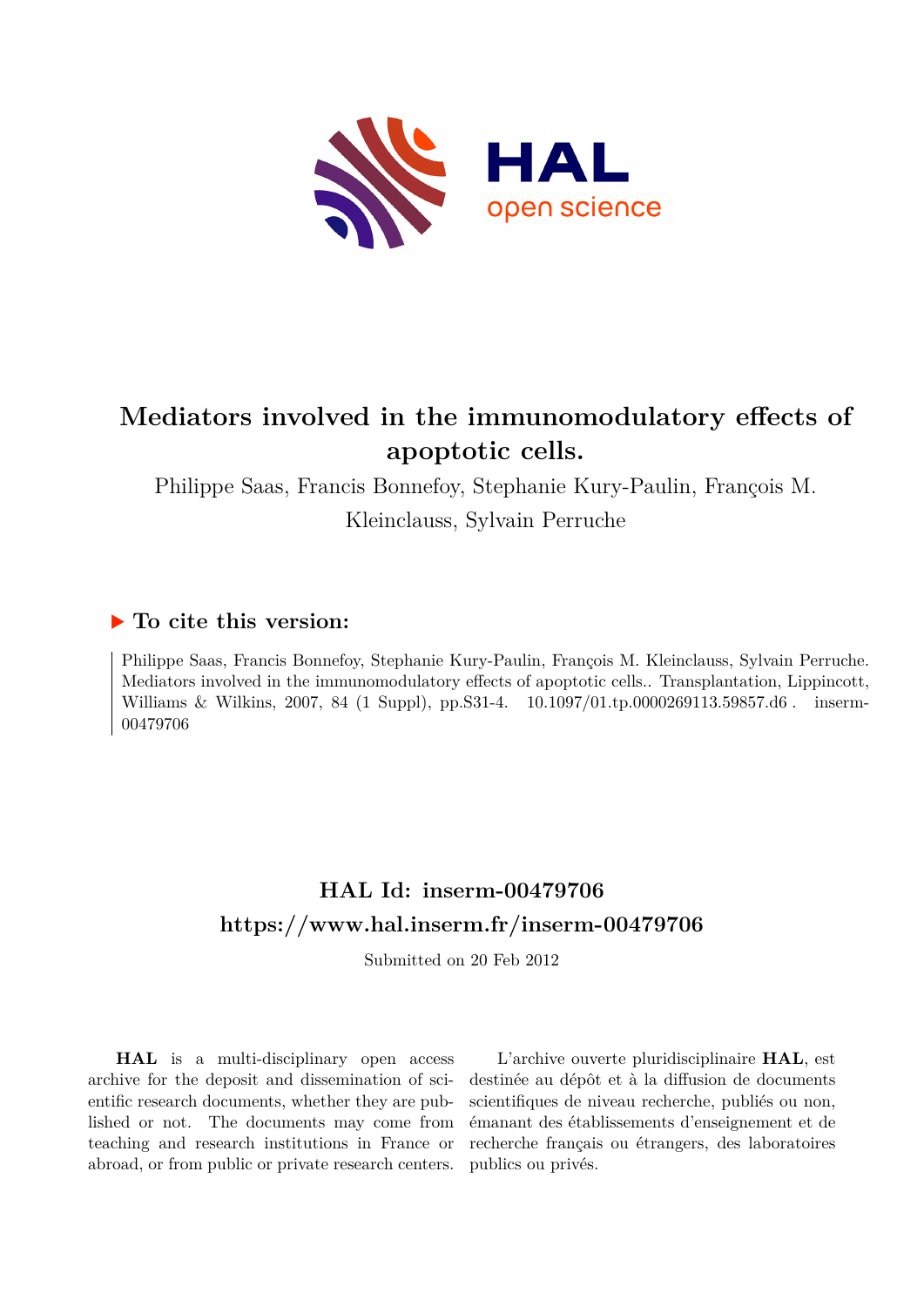# **MEDIATORS INVOLVED IN THE IMMUNOMODULATORY EFFECTS OF APOPTOTIC CELLS<sup>1</sup>**

# **Philippe Saas, 2,4 Francis Bonnefoy,<sup>2</sup> Stephanie Kury-Paulin, <sup>2</sup> François Kleinclauss,<sup>2</sup> and Sylvain Perruche<sup>3</sup>**

<sup>2</sup>INSERM, U645, Besançon, F-25020 France; University of Besançon, Besançon, F-25020 France; EFS, Bourgogne Franche-Comté, Besançon, F-25020 France; IFR133, Besançon, F-25000 France; <sup>3</sup>Mucosal Immunology Unit, OIIB, NIDCR, NIH, 30 Convent Dr., Bethesda, MD 20892, USA

**Key words:** apoptotic cells, dendritic cells, macrophages, TGF-β, regulatory T cells

**Word count (abstract):** 136 **Word count (text): Tables/Figures:** 1/2

### **Please address correspondence to:**

Philippe Saas, Ph.D. Etablissement Français du Sang Bourgogne Franche-Comté 1 boulevard A. Fleming, BP1937 F-25020 Besançon, France Tel: +33 3 8161 5615 Fax: +33 3 8161 5617 Email: [philippe.saas@efs.sante.fr](mailto:philippe.saas@efs.sante.fr)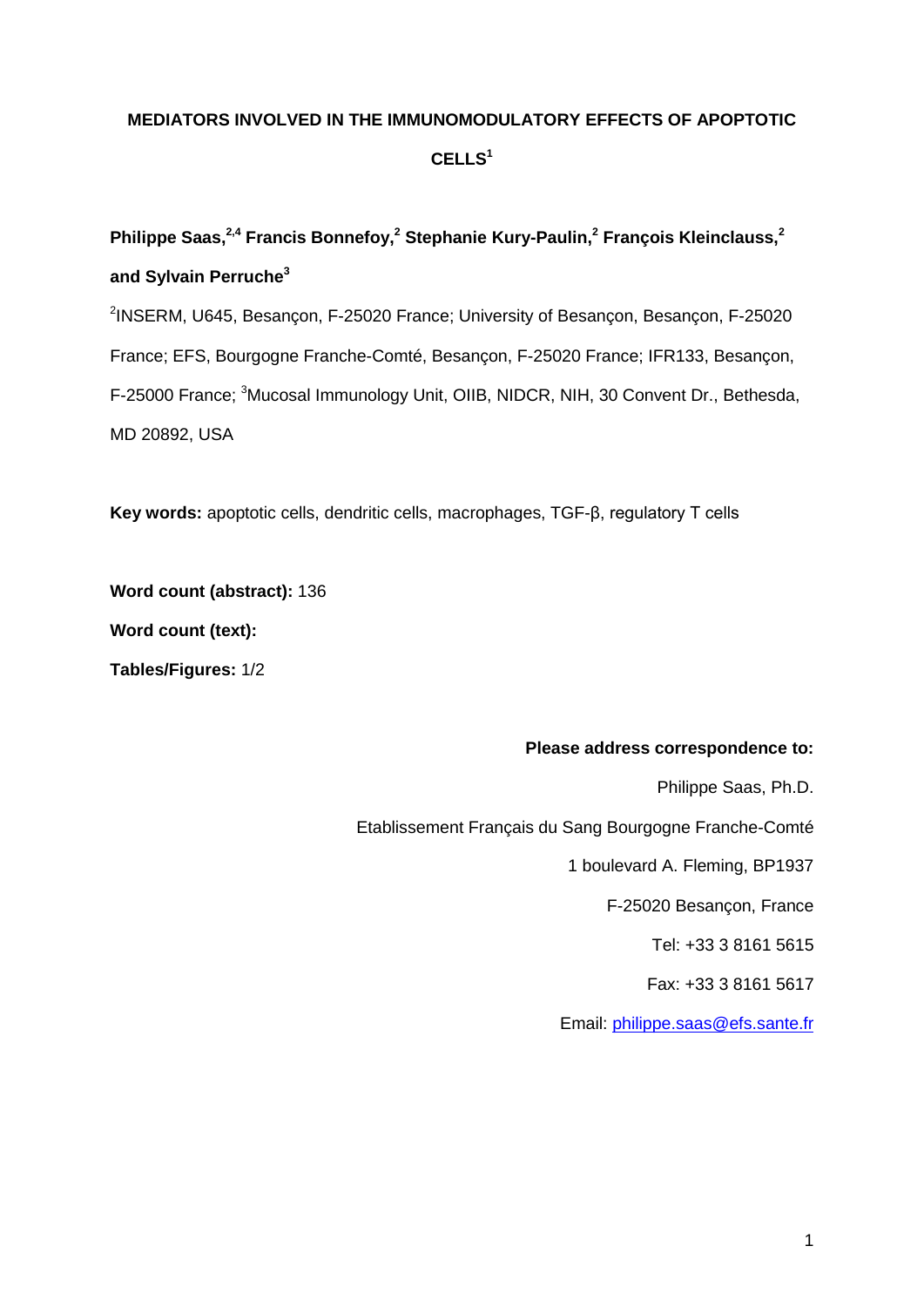### **FOOTNOTES**

<sup>1</sup>This work was supported by grants from the Association pour la Recherche sur le Cancer (#3851), the Association pour la Recherche en Transfusion (ART) and the Etablissement Français du Sang (#2004.10). FB received financial support from the Conseil Régional de Franche-Comté and the INSERM. SKP received financial support from the Fondation Transplantation (#ET-051226).

<sup>2</sup>INSERM, U645, Besançon, F-25020 France; Univ Besançon, Besançon, F-25020 France; EFS, Bourgogne Franche-Comté, Besançon, F-25020 France; IFR133, Besançon, F-25000 France.

<sup>3</sup>Mucosal Immunology Unit, OIIB, NIDCR, NIH, 30 Convent Dr., Bethesda, MD 20892, USA. <sup>4</sup> Please address correspondence to: Philippe Saas, Ph.D., Etablissement Français du Sang Bourgogne Franche-Comté, 1 boulevard A. Fleming, BP1937, F-25020 Besançon, France. Tel: +33 3 8161 5615; Fax: +33 3 8161 5617; Email: philippe.saas@efs.sante.fr.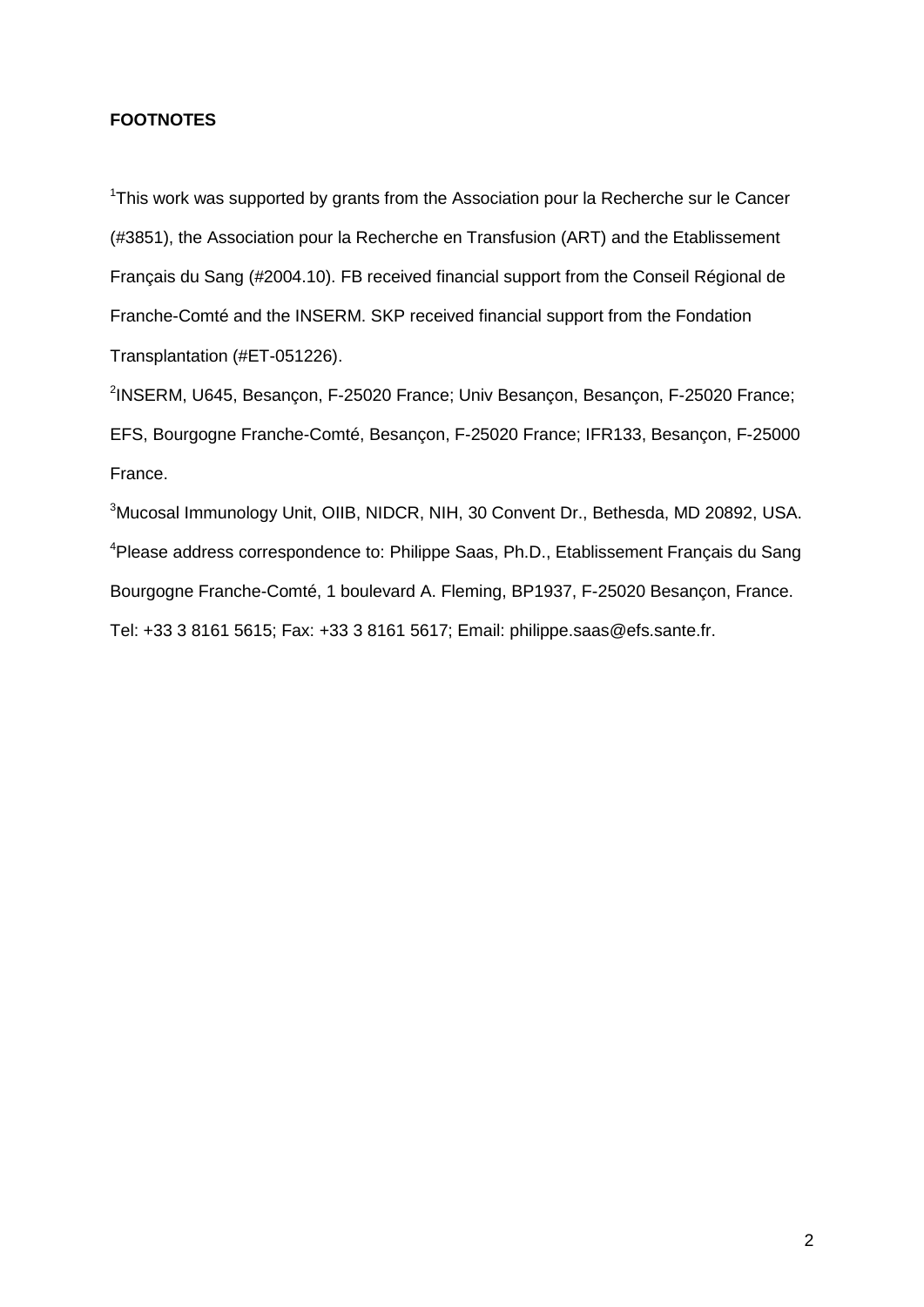# **ABBREVIATIONS**

| DC          | Dendritic cell                       |
|-------------|--------------------------------------|
| Foxp3       | Forkhead-box transcription factor p3 |
| <b>GVHD</b> | Graft-versus-host disease            |
| <b>HC</b>   | Hematopoietic cell                   |
| i.v         | Intravenous                          |
| $TGF-\beta$ | Transforming growth factor- $\beta$  |
| Treg        | Regulatory T cells;                  |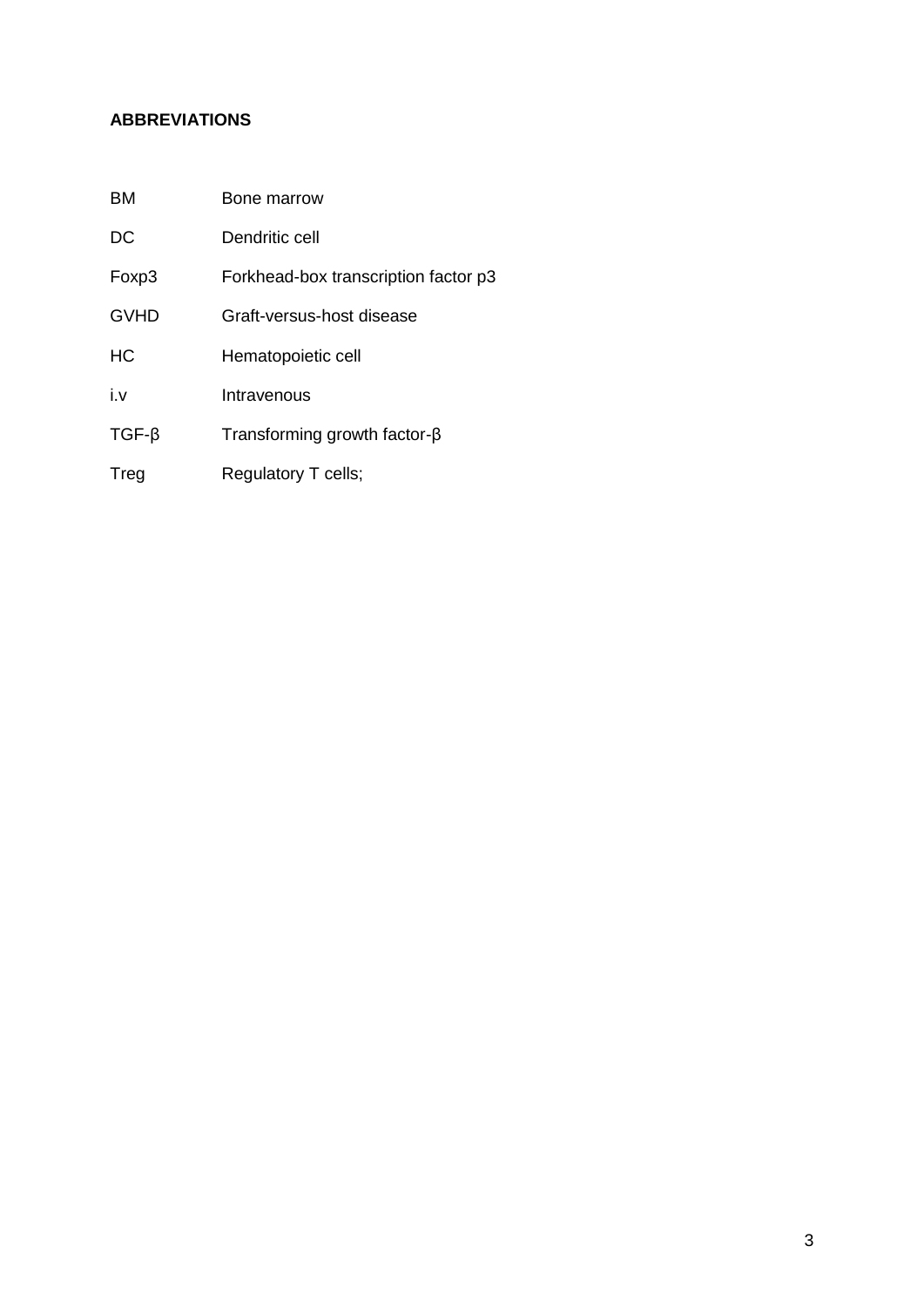## **ABSTRACT**

Immunomodulatory properties are attributed to apoptotic cells. These properties have been used to modulate allogeneic immune responses in experimental transplantation settings. In independent studies, apoptotic cell infusion has been shown to favor hematopoietic cell engraftment, to increase heart graft survival and to delay the lethal onset of graft-versus-host disease (GVHD). The goal of this review was to discuss how apoptotic cell infusion interferes with graft rejection or host rejection (i.e., GVHD) and to focus on the potential mediators or "perpetuators" involved in apoptotic cell-induced immunomodulation. Particular emphasis on apoptotic cell phagocytosis, TGF-β secretion and regulatory T cell induction was performed. Stimulating "naturally" immunosuppressive molecules (i.e., TGF-β) or immunomodulatory cells ("alternatively-activated" macrophages, certain DC subsets or regulatory T cells) in a physiological manner by using apoptotic cell infusion can be a promising way to induce tolerance.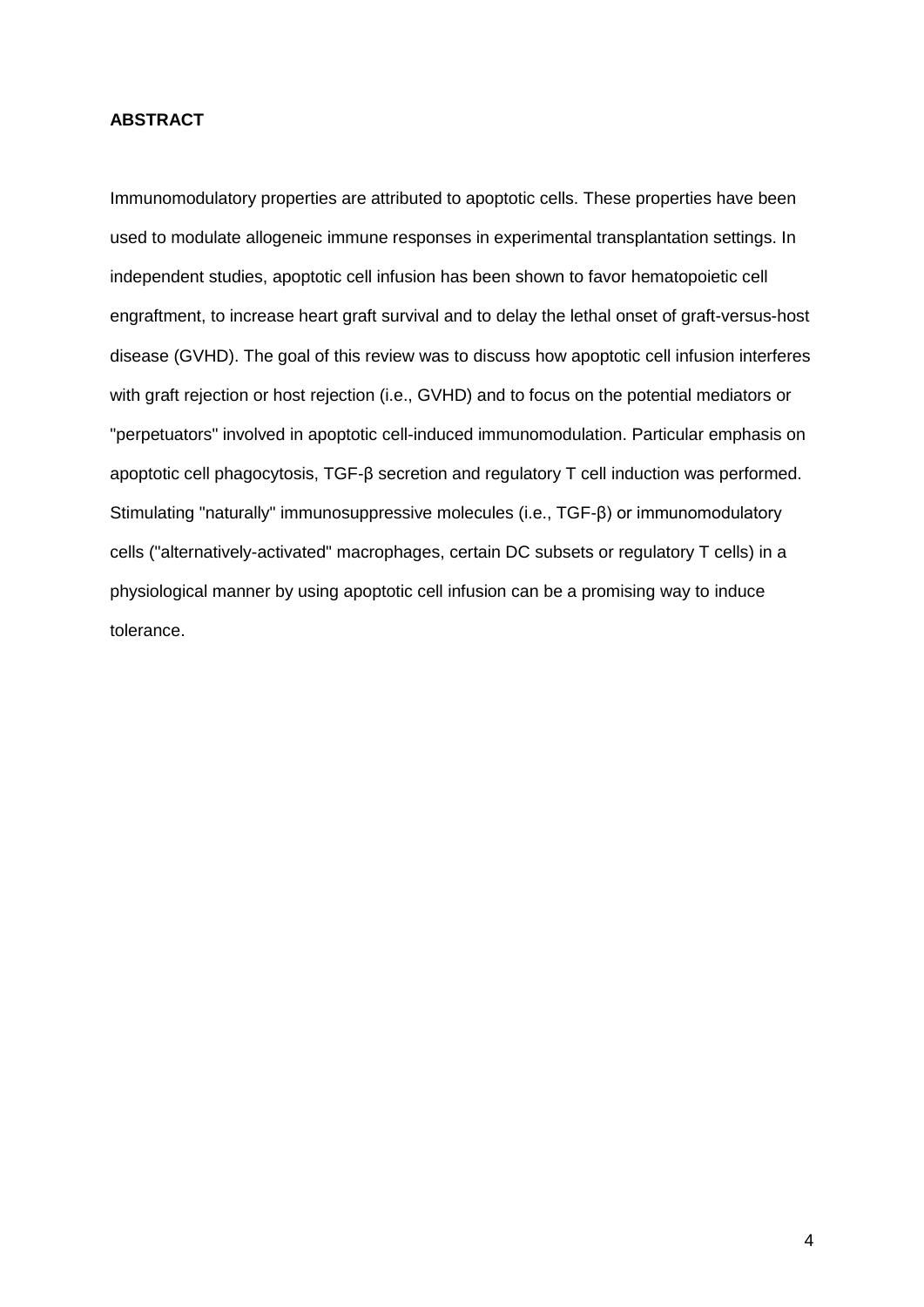Although the use of non specific immunosuppressive drugs has significantly reduced the incidence of acute graft rejection, the benefits of such therapies on chronic rejection and overall long-term graft survival are uncertain. Persistent excessive immunosuppression after therapeutic approaches of this type is associated with considerable long-term toxicity including increased incidence of cancers, infectious complications as well as metabolic diseases (e.g., diabetes, atherosclerosis, etc). Immunomodulatory approaches allowing for increased specificity are therefore needed. Cell-based therapy is one way of achieving tolerance to donor antigens. The use of donor apoptotic cell infusion has been proposed as an "alternative" cell-based therapy approach to induce tolerance. The mediators or "perpetuators" involved in the immunomodulatory properties of apoptotic cells are discussed in this review.

#### **Immunomodulatory properties of apoptotic cells**

Immunomodulatory properties are attributed to apoptotic cells. This is due to apoptotic cells themselves (*1, 2*) or to cells phagocyting apoptotic cells (*3, 4*). Professional phagocytes, such as macrophages (*3*) or certain dendritic cells (DC) subsets (*4*), quickly capture apoptotic bodies, thereby preventing both the release of harmful products from dying cells turning to necrosis and the associated inflammatory responses. Several mechanisms have been described to explain the immunomodulatory effects of apoptotic cells (*5*). Engulfment of apoptotic cells inhibits proinflammatory cytokine production by blocking NF-κB activation in phagocyting cells (*6*). Apoptotic cell uptake by phagocytes blocks also their production of the type 1 cytokine IL-12 (*7*) as well as the Th17-related cytokines, IL-17 and IL-23 (*8*). Moreover, apoptotic neutrophils and T cells may prevent inflammatory cell recruitment by sequestering chemokines (*2*). In addition, apoptotic cell death is frequently associated with an immunomodulatory milieu that may neutralize immune cells present in the environment of dying cells. Such milieu consists mainly of anti-inflammatory factors like TGF-β, **DIL-10, IL-1** receptor antagonist, prostaglandin-E2 and hepatocyte growth factor (*3, 9-11*). These factors can be released by phagocytes (*3*) and/or by apoptotic cells themselves (*1*). However, the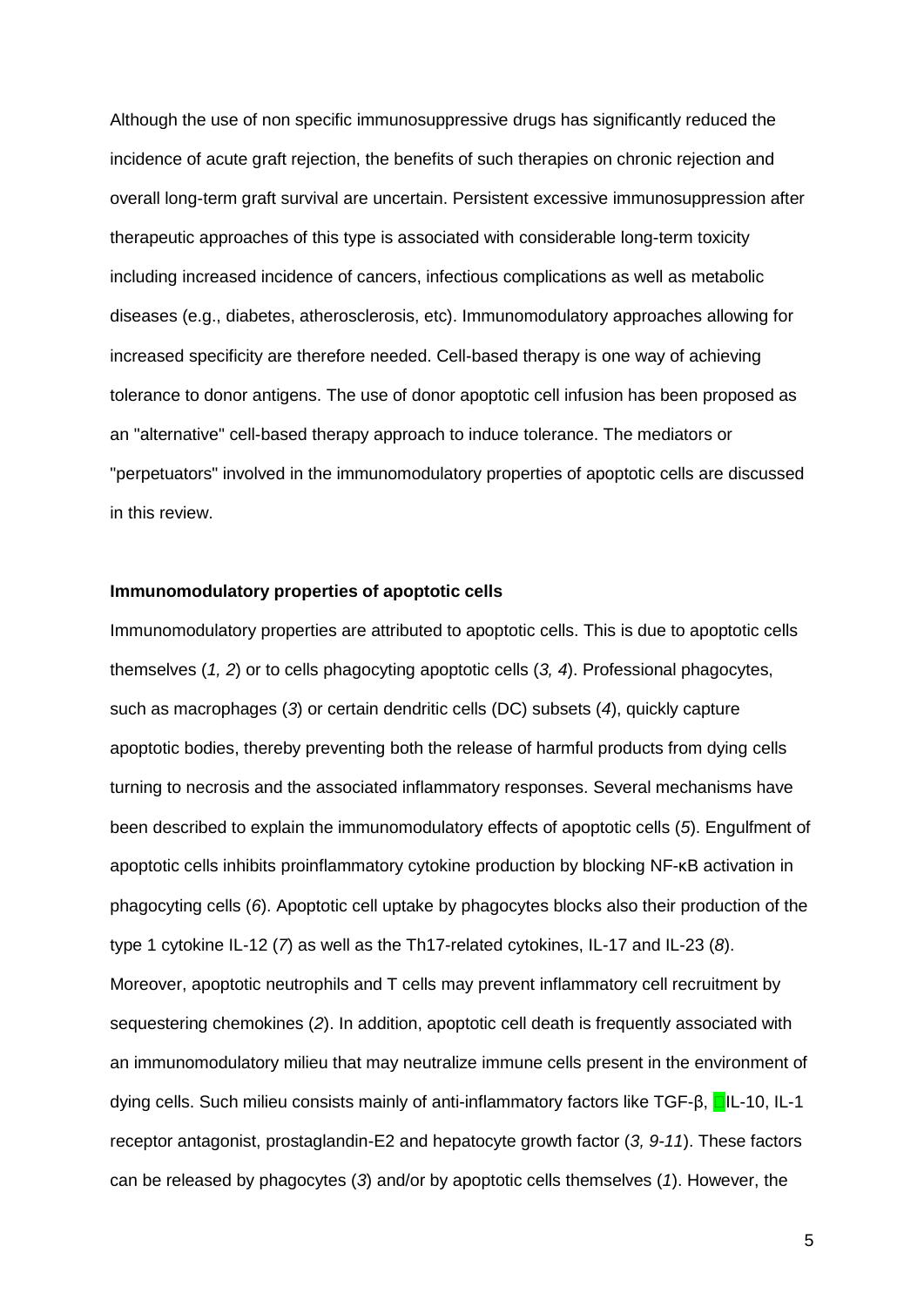immunomodulatory effects induced by apoptotic cells can be modulated or influenced by several factors (*5, 12*) [Figure 1] such as cell death-inducing agents (*13*), soluble factors that bridge apoptotic cells to phagocytes (*5, 14*), or ligand receptor interactions involved in apoptotic cell uptake (*5, 15*). Rapidly after the initiation of the apoptotic process, changes including alterations in glycosylation, charge and surface lipids occur at the cell surface of dying cells. The best-characterized modification is the loss of phospholipid asymmetry and the exposure of phosphatidylserine on the outer surface. Recently, exposure of calcireticulin after tumor cell death has been shown to trigger an efficient immune response against dying tumors (*16*). The route of administration and the site where apoptotic cells die may trigger inflammation and vigorous immune responses. This can lead to immune responses directed against apoptotic cell-derived antigens (Fig. 1), as mentioned above (*13, 16*). Thus, in order to use apoptotic cells as a cell therapy product, all of the latter factors, including the route of administration, have to be defined. Intended to induce immunomodulation, the tolerogenic intravenous (i.v.) route will be requisite.

#### **Use of apoptotic cell infusion in transplantation settings**

Physiological mechanisms that maintain immune homeostasis and self-tolerance have been exploited for a long time to induce tolerance to allografts. This is why the inhibitory effects of apoptotic cell infusion have been used to modulate alloreactive responses in experimental transplantation models (*17-21*) [Table 1]. In hematopoietic cell (HC) transplantation, i.v. apoptotic cell infusion favors allogeneic HC engraftment (*17*), delays the onset of lethal acute GVHD (*18*) and prevents the anti-donor humoral response (*19*). In solid organ transplantation models, donor apoptotic cell infusion increases heart graft survival (*20, 21*) whatever the timing of infusion: 7 days before heart transplantation (*19*) (as previously done with donor specific blood transfusion) or 7 days after (*20*). The timing of apoptotic cell infusion does not seem to be a critical factor in the interference of alloreactive immune responses. The next questions to address are how i.v. apoptotic cell infusion may interfere with alloreactive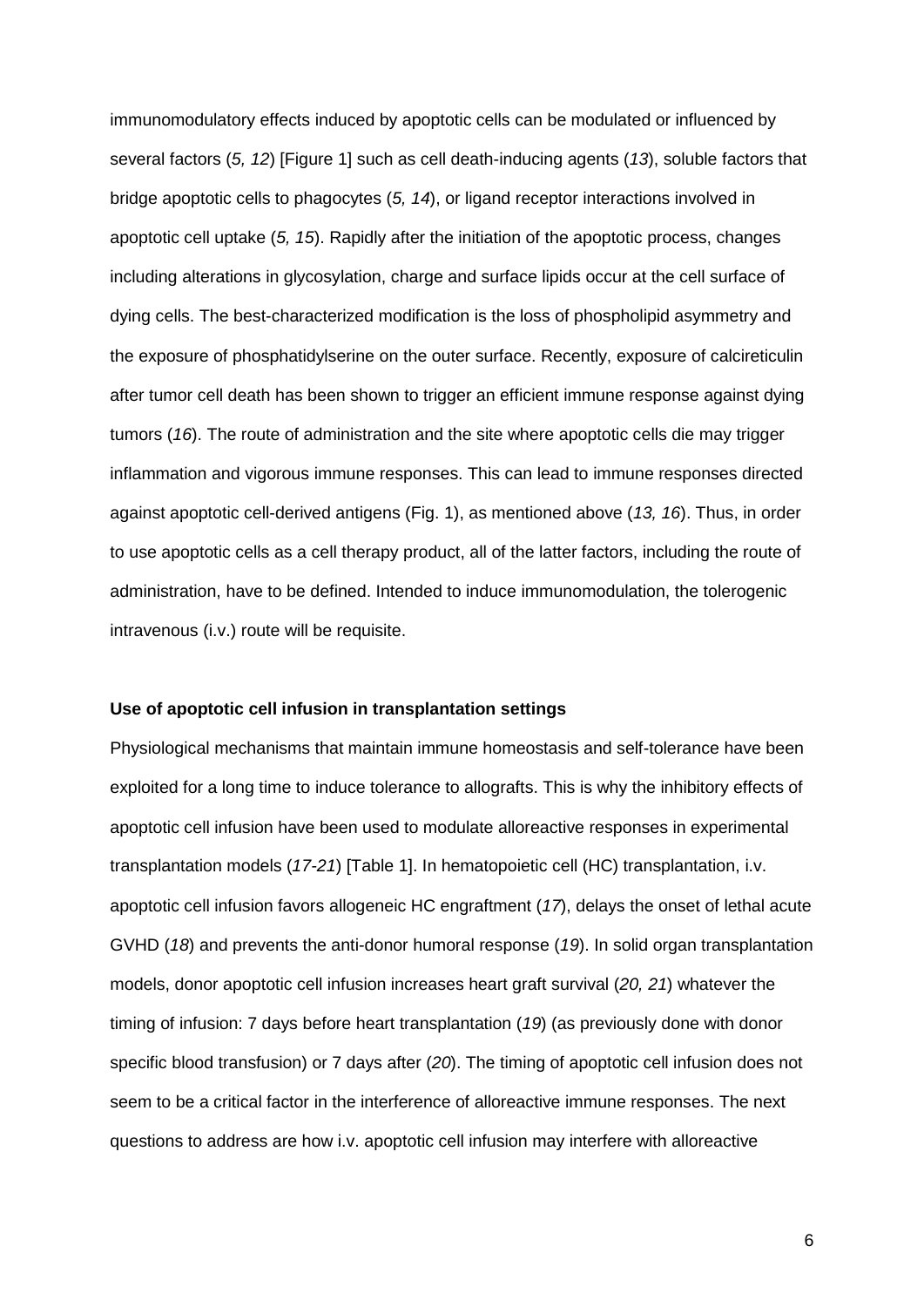responses and by which mediators (and mechanisms) the immunomodulatory effects are propagated?

#### **Mediators involved in the immunomodulatory effects of apoptotic cells**

All three studies performed in transplantation settings (*18, 20, 21*) shared the requirement for apoptotic cell phagocytosis in a limited area (the spleen), but the nature of phagocytes differed. Two studies (*18, 20*) identified recipient macrophages as critical for the apoptotic cell infusion-induced immunomodulatory effects. This was attested by macrophage depletion before apoptotic cell infusion using gadolinium chloride (*20*) or clodronate-loaded liposomes ( $18$ ). Conversely, host CD8 $\alpha^+$  DC allowed prolonged graft survival when apoptotic cells were infused after heart transplantation, as shown by adoptive transfer experiments (*21*). However, a direct role of DC was excluded in Ref.*18* where despite efficient depletion of CD11c<sup>high</sup> DC in a transgenic mouse model, apoptotic cell infusion still favored HC engraftment. The read out used (depletion (*18, 20*) versus adoptive transfer, Ref.*21*) may influence the result. Nevertheless, it makes sense to identify different phagocytes depending on the transplantation model used: heart (*21*) versus HC (*18*). Macrophages and DC diverge in their antigen presentation capacity due to their lysosomal protease content (*22*). Macrophages rapidly degrade internalized antigens without presenting them, while DC exhibit limited lysosomal degradation capacity (*22*) favoring donor alloantigen presentation. A restricted donor-specific effect related to donor apoptotic cell phagocytosis by DC and subsequent donor alloantigen presentation may account for prolonged heart graft survival (*21*). Donor apoptotic cell-loaded DC may migrate to the thymus to perform alloantigenspecific T cell deletion. In HC transplantation, apoptotic cell phagocytosis by macrophages (*18*) may lead to a non-specific anti-inflammatory effect associated with TGF-β production (*19*, see below), independent of donor alloantigen presentation. Indeed, HC engraftment is favored whatever the origin (donor/recipient/other) of apoptotic cells (*17, 19*). The subsequent anti-inflammatory effect related to TGF-β secretion may neutralize host immune cells to allow HC engraftment and reduce the cytokine storm responsible for GVHD initiation.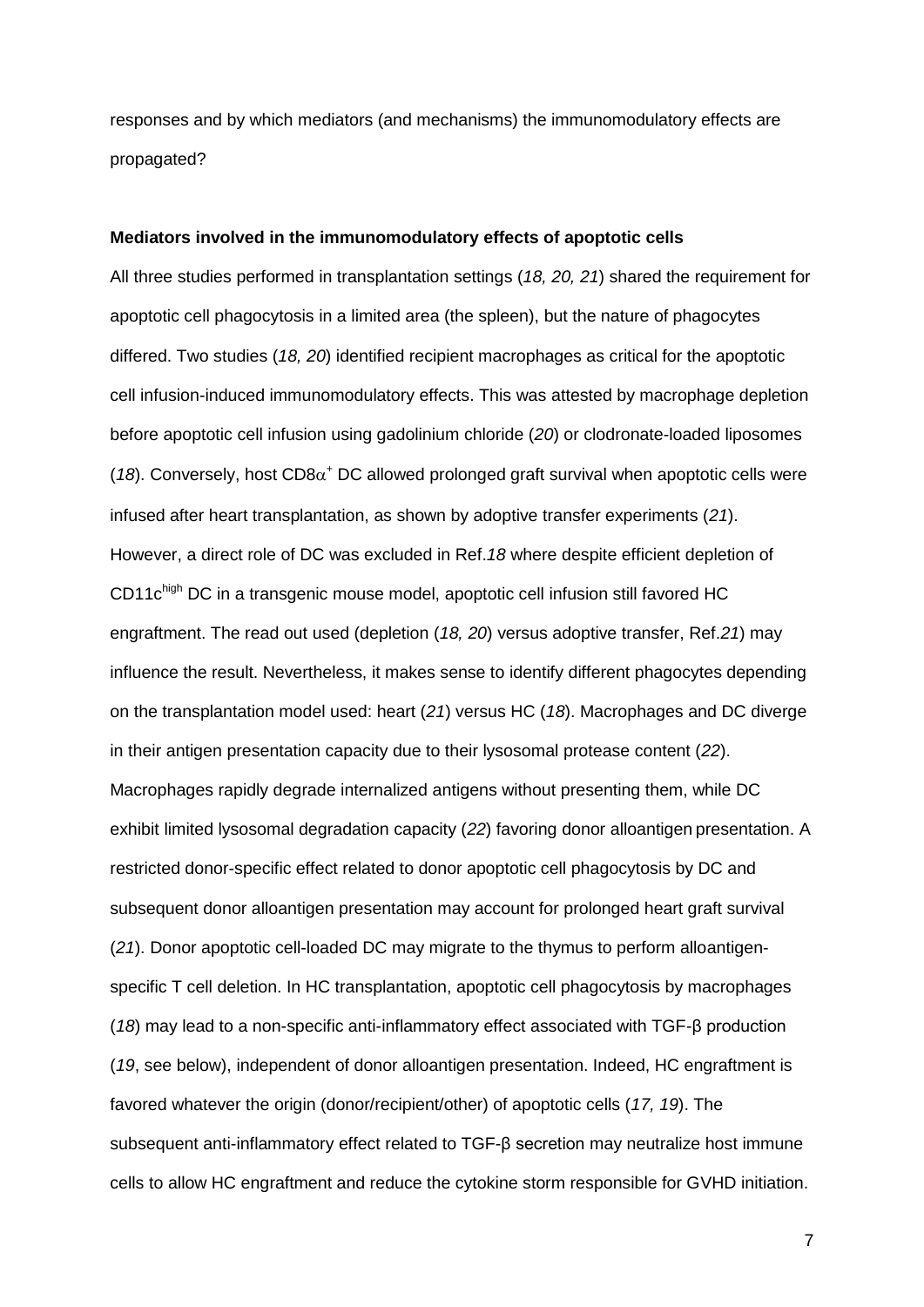To reconcile data obtained from different transplantation models (*17, 19*), an alternative explanation would be that both macrophages and DC are necessary for apoptotic cellinduced engraftment. In this scenario, anti-inflammatory cytokines produced by macrophages after phagocytosis (i.e., TGF-β) may induce DC to present alloantigens from apoptotic cells in an inefficient manner. This may explain why donor apoptotic cell-loaded DC infusion after heart transplantation induces an initial proliferation of alloreactive T cells followed by their deletion (*21*). This hypothesis is currently under investigation.

Another mediator involved in the immunomodulatory effects of apoptotic cell infusion in transplantation settings is TGF-β. Increased *TGF-β* transcripts were detected on day 3 posttransplantation in the spleen of mice that had received apoptotic spleen cells simultaneously with bone marrow (BM) grafts (Figure 2). Neutralization of this cytokine abrogates the effects of i.v. apoptotic cell infusion on BM engraftment (*19*) and the prevention of anti-donor alloimmunization (*19*). Indeed, i.v. apoptotic cell infusion given simultaneously with hematopoietic allografts prevents anti-BM donor immunization even in mice rejecting their graft (*19*). This alteration of allogeneic humoral responses was also observed when donor apoptotic cells were infused after heart transplantation (*21*). TGF-β is implicated in the conversion of naive CD4<sup>+</sup> CD25- T cells into regulatory T cells (Treg) (*23*); analysis of Treg after apoptotic cell infusion was thus performed. Foxp3<sup>+</sup> Treg were identified as propagating the effect of i.v. apoptotic cell infusion both in heart (*21*) and BM (*18*) transplantation models. In the BM transplantation model, the involvement of TGF-β secretion and splenic macrophages in the induction of Treg was demonstrated (*18*). Indeed, TGF-β neutralization or clodroante-loaded liposome infusion blocked Treg expansion induced by i.v. apoptotic cell infusion (*18*). In this model, a direct link between macrophage and TGF-β secretion has yet to be demonstrated. Interleukin-10 dependent-Treg induction after infusion of syngeneic splenocytes rendered apoptotic by photopheresis has also been reported (*24*). Interestingly, Treg induction after random blood product transfusion has been reported previously (*25*) and nonspecific immunomodulatory effects of preoperative blood product transfusion has been proposed to be related to the presence of apoptotic leukocytes in stored blood products (*26*).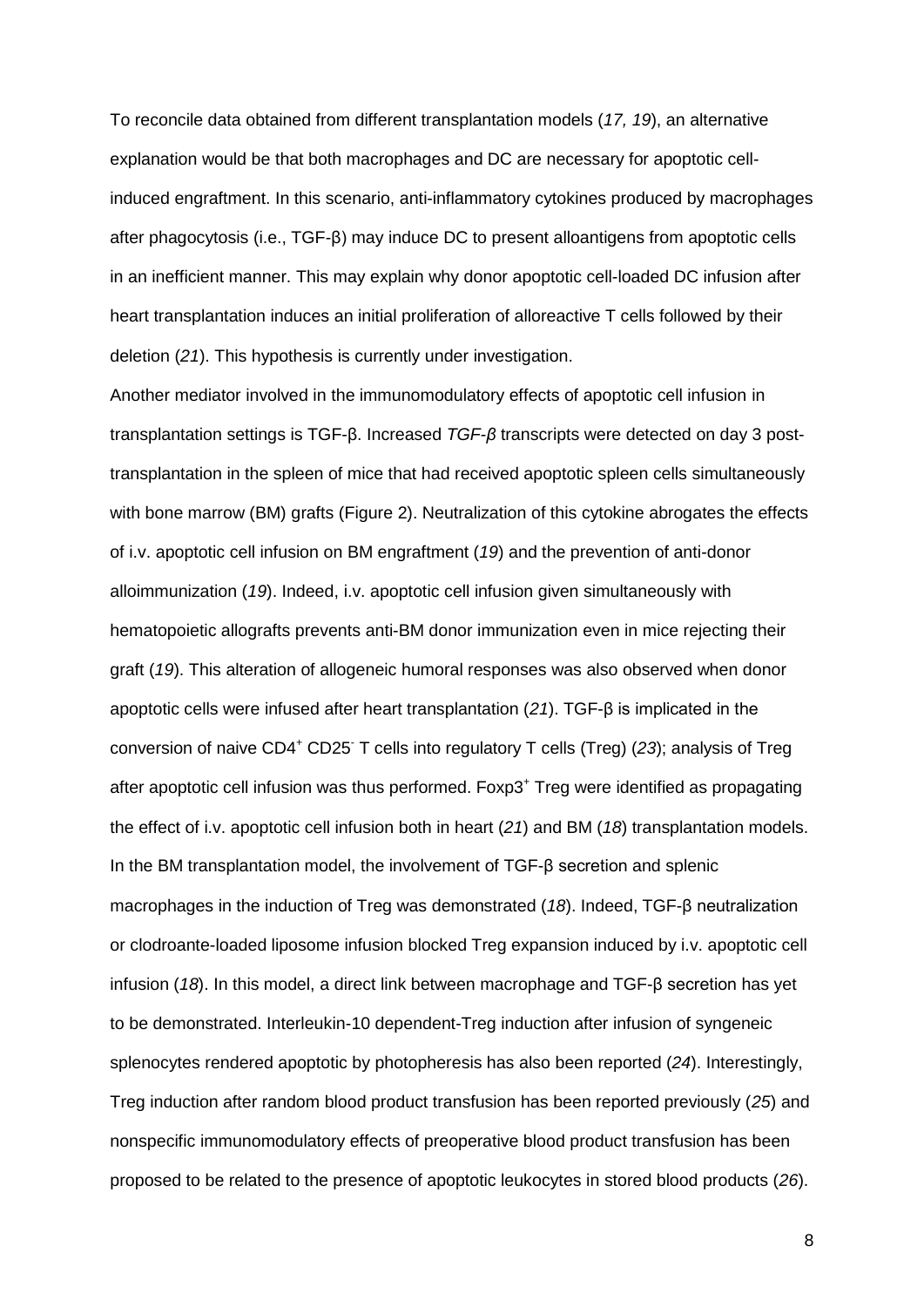Treg induction after blood cell apoptosis –a frequent phenomenon, mimicked by i.v. infusion of apoptotic cells may constitute an additional mechanism to prevent autoimmunity that could be used in transplantation.

#### **Conclusion**

In conclusion, we propose infusing apoptotic cells to interfere with graft rejection or host rejection (GVHD). This approach permits to stimulate "naturally" immunosuppressive molecule production (i.e., TGF-β) or to activate immunomodulatory cells (such as Treg and particular DC or macrophage subsets) in a physiological manner. Exploiting such mechanisms may facilitate the induction of immunological tolerance to transplants. However, before the possible application of such therapy to clinical transplantation, several obstacles need to be overcome, including the interactions of such an approach with immunosuppressive regimens. In the future, i.v. donor apoptotic cells may become a welldefined cell therapy product and a substitute for the blood products formerly used in transfusion practice to prolong graft survival. Indeed, similitude exists between donor-specific blood transfusion and i.v. apoptotic leukocyte infusion including induction of Treg (*25*) or of TGF-β production (*27*). Some biological effects of transfusion may be related to the presence of apoptotic leukocytes in blood products (*26*). This idea of using the immunomodulatory properties of apoptotic cells in cell-based therapy is moving forward, since such an approach has also been proposed to increase cardiac muscle repair (*28*).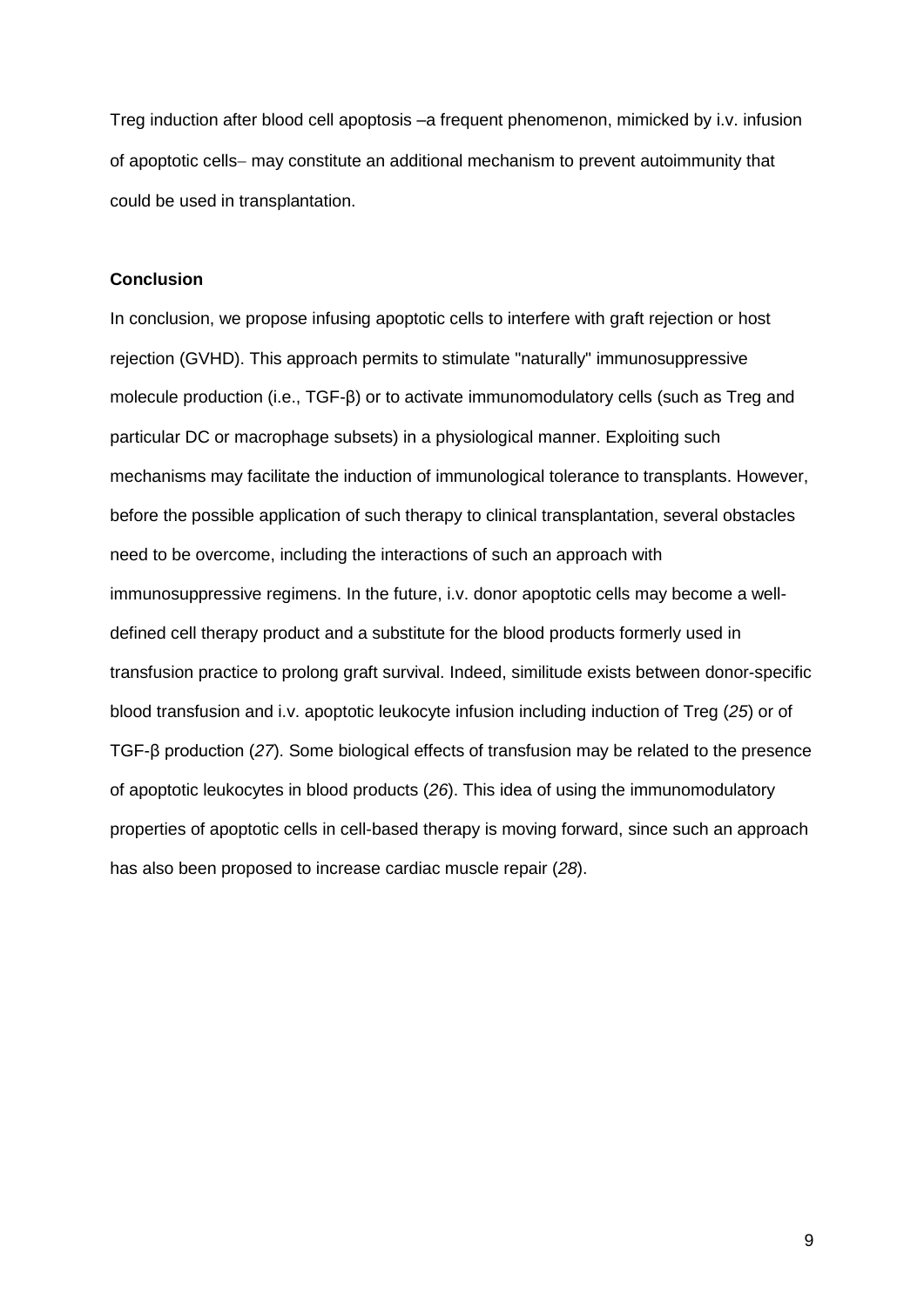# **ACKNOWLEDGEMENTS**

.

We thank Pierre Tiberghien, Estelle Seilles and Christophe Borg for their support Chantal Ferniot, Dominique Paris, Aliette Marandin-Decock for their expertise in animal care and management, and Moyra Barbier for excellent editorial assistance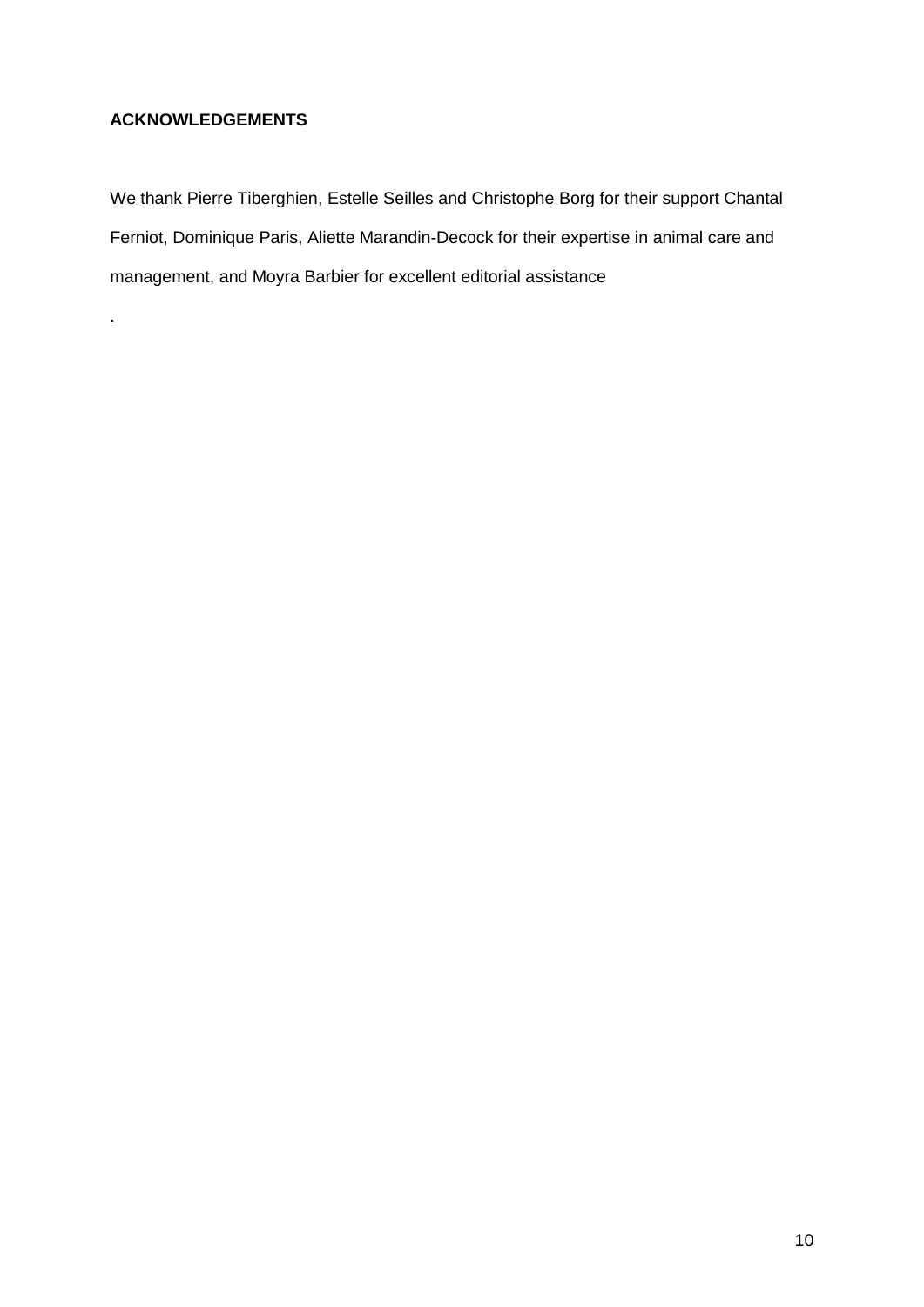#### **REFERENCES**

- 1. Chen W, Frank ME, Jin W, Wahl SM. TGF-beta released by apoptotic T cells contributes to an immunosuppressive milieu. *Immunity* 2001; 14: 715.
- 2. Ariel A, Fredman G, Sun YP, et al. Apoptotic neutrophils and T cells sequester chemokines during immune response resolution through modulation of CCR5 expression. *Nat Immunol* 2006; 7: 1209.
- 3. Fadok VA, Bratton DL, Konowal A, Freed PW, Westcott JY, Henson PM. Related Macrophages that have ingested apoptotic cells in vitro inhibit proinflammatory cytokine production through autocrine/paracrine mechanisms involving TGF-beta, PGE2, and PAF. *J Clin Invest* 1998; 101: 890.
- 4. Steinman RM, Turley S, Mellman I, Inaba K. The induction of tolerance by dendritic cells that have captured apoptotic cells. *J Exp Med* 2000; 191: 411.
- 5. Savill J, Dransfield I, Gregory C, Haslett C. A blast from the past: clearance of apoptotic cells regulates immune responses. *Nat Rev Immunol* 2002; 2: 965.
- 6. Sen P, Wallet MA, Yi Z, et al. Apoptotic cells induce Mer tyrosine kinase-dependent blockade of NF-{kappa}B activation in dendritic cells. *Blood* 2007; 109: 653.
- 7. Kim S, Elkon KB, Ma X. Transcriptional suppression of interleukin-12 gene expression following phagocytosis of apoptotic cells. *Immunity* 2004; 21: 643.
- 8. Stark MA, Huo Y, Burcin TL, Morris MA, Olson TS, Ley K. Phagocytosis of apoptotic neutrophils regulates granulopoiesis via IL-23 and IL-17. *Immunity* 2005; 22: 285.
- 9. Voll RE, Herrmann M, Roth EA, Stach C, Kalden JR, Girkontaite I. Immunosuppressive effects of apoptotic cells. *Nature* 1997; 390: 350-1.
- 10. Craciun LI, DiGiambattista M, Schandene L, Laub R, Goldman M, Dupont E. Antiinflammatory effects of UV-irradiated lymphocytes: induction of IL-1Ra upon phagocytosis by monocyte/macrophages. *Clin Immunol* 2005; 114: 320.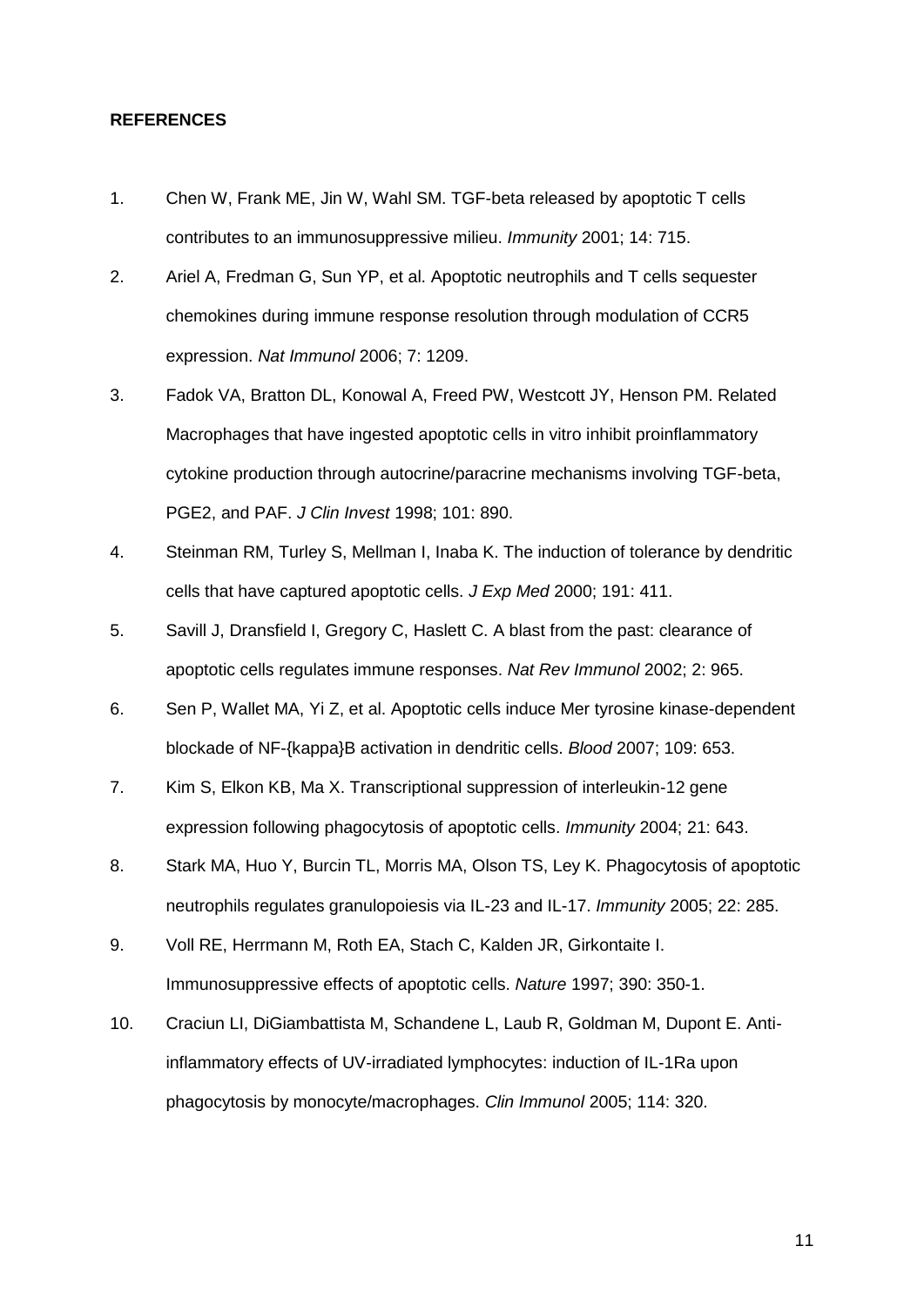- 11. Morimoto K, Amano H, Sonoda F, et al. Alveolar macrophages that phagocytose apoptotic neutrophils produce hepatocyte growth factor during bacterial pneumonia in mice. *Am J Respir Cell Mol Biol* 2001; 24: 608.
- 12. Kleinclauss F, Perruche S, Cahn JY, Tiberghien P, Saas P. Administration of donor apoptotic cells: an alternative cell-based therapy to induce tolerance? *Transplantation* 2003; 75(9 Suppl): 43S.
- 13. Casares N, Pequignot MO, Tesniere A, et al. Caspase-dependent immunogenicity of doxorubicin-induced tumor cell death. *J Exp Med* 2005; 202: 1691.
- 14. Krispin A, Bledi Y, Atallah M, et al. Apoptotic cell thrombospondin-1 and heparin binding domain lead to dendritic cell phagocytic and tolerizing states. *Blood* 2006; In press.
- 15. Skoberne M, Somersan S, Almodovar W, et al. The apoptotic-cell receptor CR3, but not alphavbeta5, is a regulator of human dendritic-cell immunostimulatory function. *Blood* 2006; 108: 947.
- 16. Obeid M, Tesniere A, Ghiringhelli F, et al. Calreticulin exposure dictates the immunogenicity of cancer cell death. *Nat Med*. 2007; 13: 54.
- 17. Bittencourt MC, Perruche S, Contassot E, et al. Intravenous injection of apoptotic leukocytes enhances bone marrow engraftment across major histocompatibility barriers. *Blood* 2001; 98: 224.
- 18. Kleinclauss F, Perruche S, Masson E, et al. Intravenous apoptotic spleen cell infusion induces a TGF-beta-dependent regulatory T-cell expansion. *Cell Death Differ* 2006; 13: 41.
- 19. Perruche S, Kleinclauss F, de Carvalho Bittencourt M, Paris D, Tiberghien P, Saas P. Intravenous infusion of apoptotic cells simultaneously with allogeneic hematopoietic grafts alters anti-donor humoral immune responses. *Am J Transplant* 2004; 4: 1361.
- 20. Sun E, Gao Y, Chen J, et al. Allograft tolerance induced by donor apoptotic lymphocytes requires phagocytosis in the recipient. *Cell Death Differ* 2004; 11: 1258.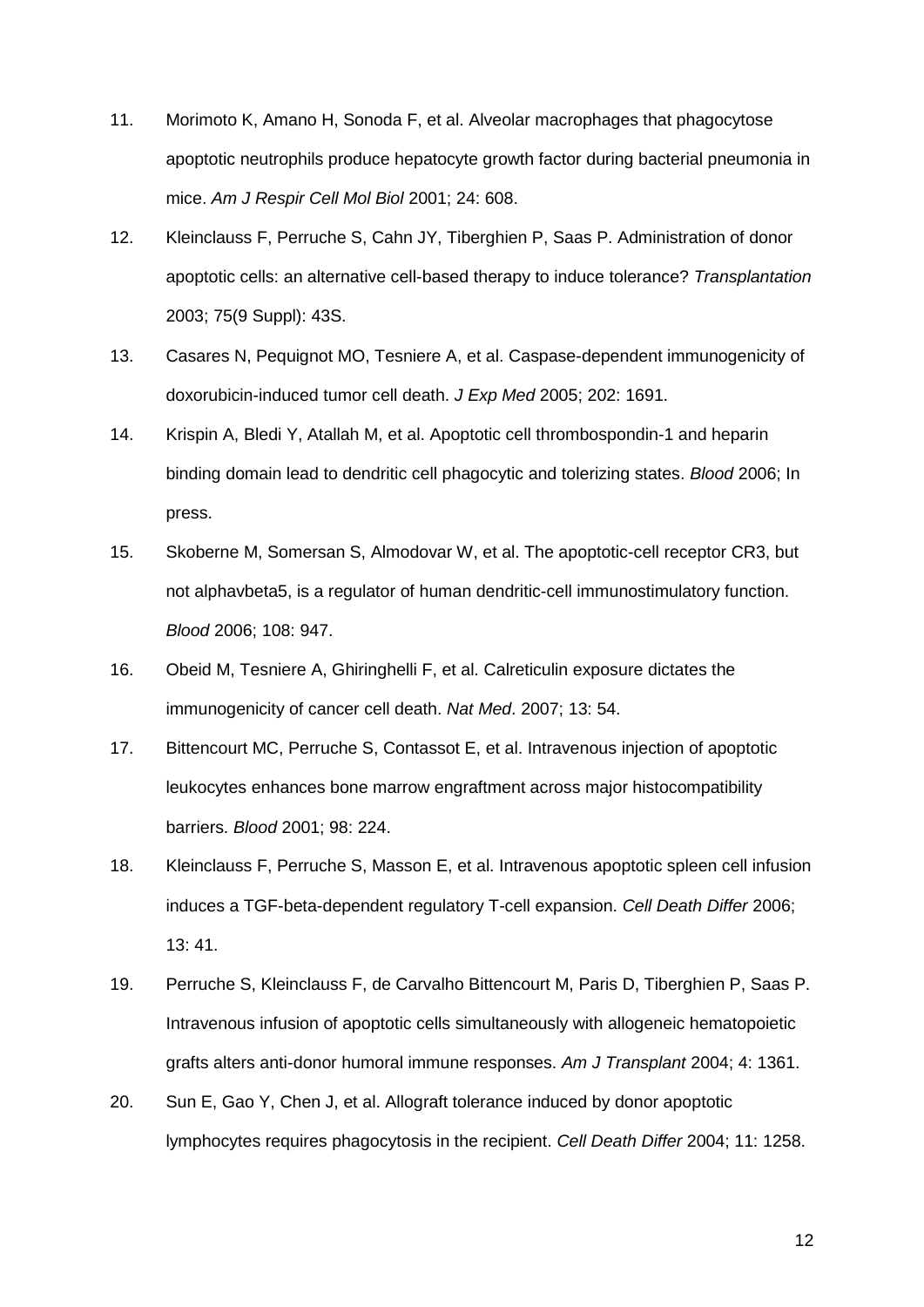- 21. Wang Z, Larregina AT, Shufesky WJ, et al. Use of the inhibitory effect of apoptotic cells on dendritic cells for graft survival via T-cell deletion and regulatory T cells. *Am J Transplant* 2006; 6: 1297.
- 22. Delamarre L, Pack M, Chang H, Mellman I, Trombetta ES. Differential lysosomal proteolysis in antigen-presenting cells determines antigen fate. *Science* 2005; 307: 1630.
- 23. Chen W, Jin W, Hardegen N, et al. Conversion of peripheral CD4+CD25- naive T cells to CD4+CD25+ regulatory T cells by TGF-beta induction of transcription factor Foxp3. *J Exp Med* 2003; 198: 1875.
- 24. Maeda A, Schwarz A, Kernebeck K, et al. Intravenous infusion of syngeneic apoptotic cells by photopheresis induces antigen-specific regulatory T cells. *J Immunol* 2005; 174: 5968.
- 25. Bushell A, Karim M, Kingsley CI, Wood KJ. Pretransplant blood transfusion without additional immunotherapy generates CD25+CD4+ regulatory T cells: a potential explanation for the blood-transfusion effect. *Transplantation* 2003; 76: 449.
- 26. Snyder EL, Kuter DJ. Apoptosis in transfusion medicine: of death and dying--is that all there is? *Transfusion* 2000; 40: 135.
- 27. Josien R, Douillard P, Guillot C, et al. A critical role for transforming growth factorbeta in donor transfusion-induced allograft tolerance. *J Clin Invest* 1998; 102: 1920.
- 28. Thum T, Bauersachs J, Poole-Wilson PA, Volk HD, Anker SD. The dying stem cell hypothesis: immune modulation as a novel mechanism for progenitor cell therapy in cardiac muscle. *J Am Coll Cardiol* 2005; 46: 1799.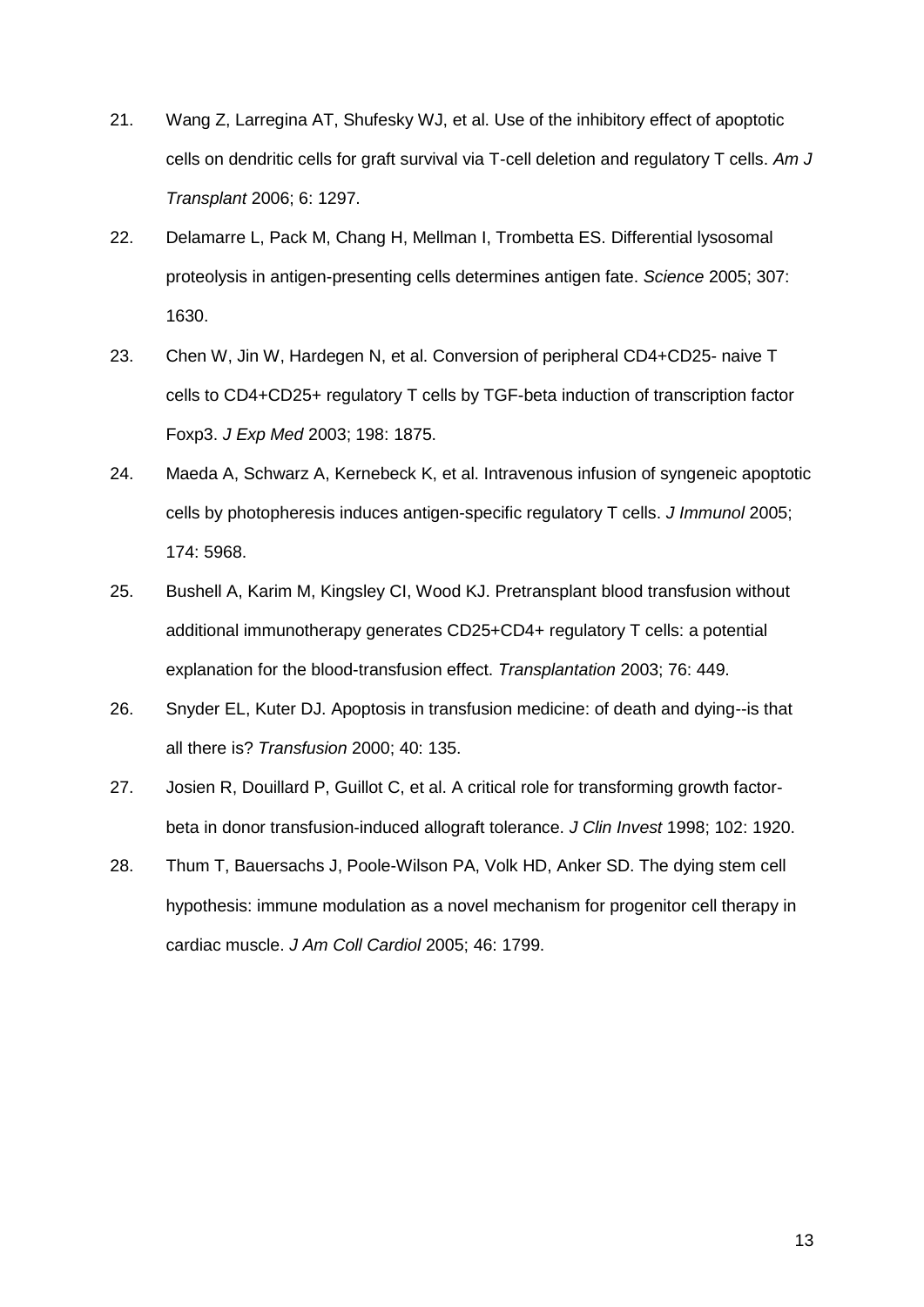## **TABLE 1. Immunomodulatory effects of intravenous apoptotic cell infusion in**

#### **Experimental** transplantation models: Hematopoietic cell engraftment Rat heart transplantation Graft-versus-Host Disease Mouse heart transplantation Dependent on the origin of infused apoptotic cells: no (*17,19*) yes (only donor apoptotic cells prolong survival, *[20]*)  $ves<sup>a</sup>$ yes (only donor apoptotic cells prolong survival, *[21]*) Timing of apoptotic cell infusion: with the bone marrow graft (*17-19*) 7 days before heart transplant (*20*) with the bone marrow graft (*18*) 7 days after transplant (*21*) **Required** phagocytes: splenic host macrophages (*18*) host macrophages (*20*) ND splenic host  $CD8\alpha + DC$  (21) Required cytokines: TGF-β (18, 19) ND ND intragraft TGF-β and IL-10 (*21*) Treg induction: yes, but not critical in the graft facilitating effects (*18*) ND yes, Treg participate to delay the onset of lethal GVHD (*18*) suspected,  $F$ oxp $3<sup>+</sup>$  Treg present in the graft (*21*) Inhibition of antidonor immunization: yes (*19*) in a TGF-βdependent manner ND ND yes (suppress systemic antidonor response; IFN-γ inhibition, *[21]*)

### **transplantation settings: an overview.**

<sup>a</sup>Kleinclauss F, de Carvalho Bittencourt M, Saas P, unpublished results

ND, not determined.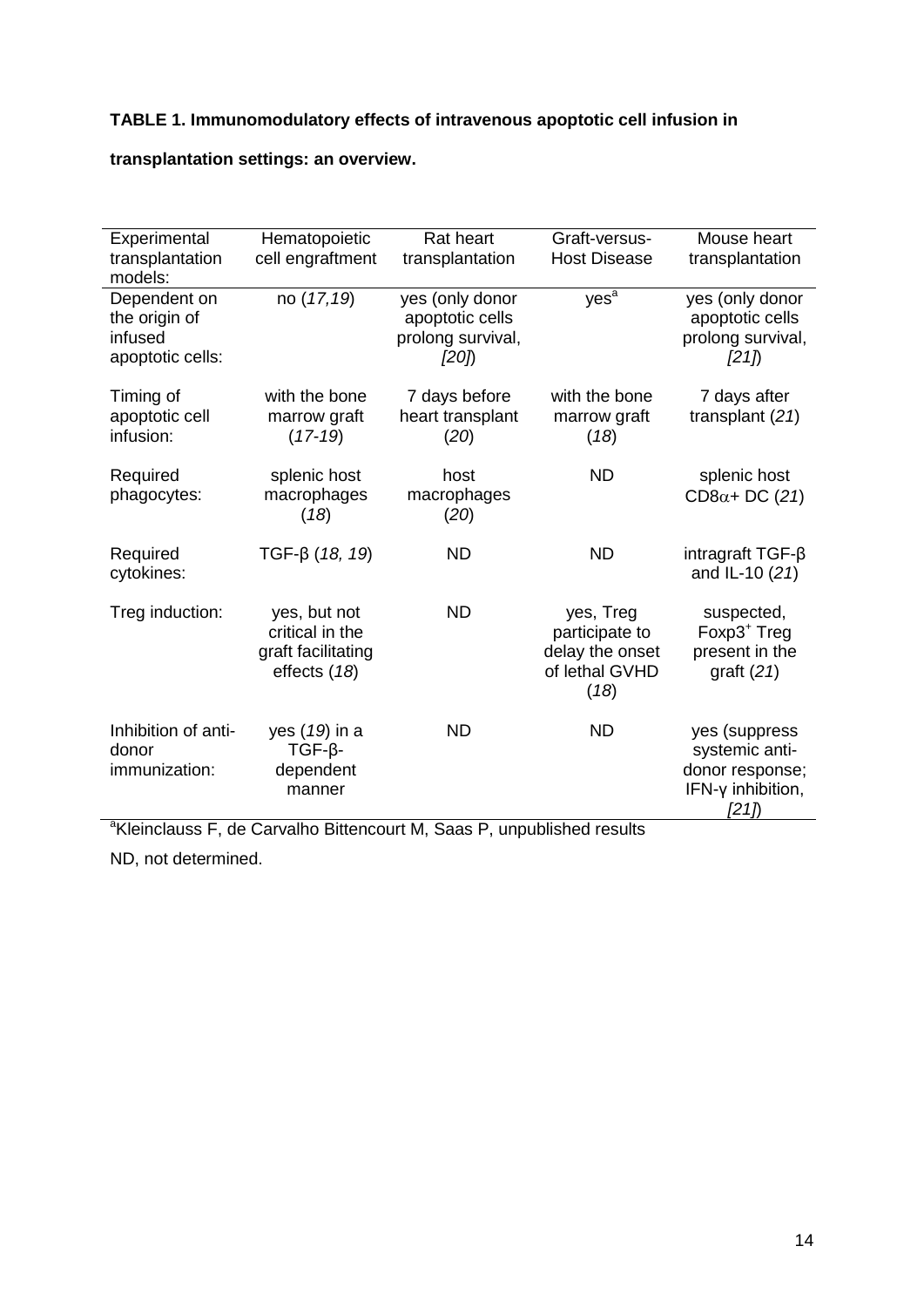### **FIGURE LEGENDS**

**FIGURE 1. Factors influencing the immune response to apoptotic cells.** Several factors may influence the immune response to apoptotic cells. Factors involved in the activation of the immune response are listed on the left hand side, while those implicated in its downregulation are mentioned on the right hand side. This figure is modified from Ref. *12* and updated with recent references (see text). Abbreviations: DC: dendritic cell; Phag: phagocytes; Rec: receptor; CR3: Complement receptor 3; CRP: C reactive protein; SAP: serum amyloid P component; C1q: one of the first fractions of the complement.

**FIGURE 2. Early increase of TGF-β mRNA transcript after intravenous donor apoptotic cell infusion simultaneously with bone marrow graft.** Total RNA was extracted from spleen of BALB/c mice grafted with  $10^6$  FVB BM (black triangles) or with  $5x10^6$  FVB apoptotic splenocytes (Apo C) plus  $10^6$  FVB BM (open square) using RNA extraction kit (Qiagen, Valencia, CA) and reverse transcribed using random hexamers and M-MLV reverse transcriptase (Life Technologies, Rockville, MD) to use as template for quantitative real time RT-PCR (QRT-PCR). QRT-PCR reactions were performed as described (*18*). Primers and dual labeled fluorescent probes were designed using Primer Express® software (Applied Biosystems, Forster City, CA) to be specific for RNA but not for genomic DNA. QRT-PCR primer pairs and related probes were as follow (sense, antisense and probe respectively). TGF-β $\Box$ : 5'-GCTCTTGTGACAGCAAAGATAACAA-3', 5'-GGTCGCCCCGACGTTT-3' and 5'-FAM-CACGTGGAAATCAACGGGATCAGCC-TAMRA-3'; Primer pairs for GAPDH (used as endogenous reference)were already described (*18*). The relative quantity of each unknown sample was determined automatically with the iCycler iQ® software (Bio-Rad Laboratories, Marnes-la-Coquette, France), using the threshold cycle (Ct). Data were expressed as normalized TGF-β1 expression, which was obtained by dividing the relative quantity of TGFβ1 mRNA for each sample by the relative quantity of GAPDH mRNA of the same sample. \**P*<0.05.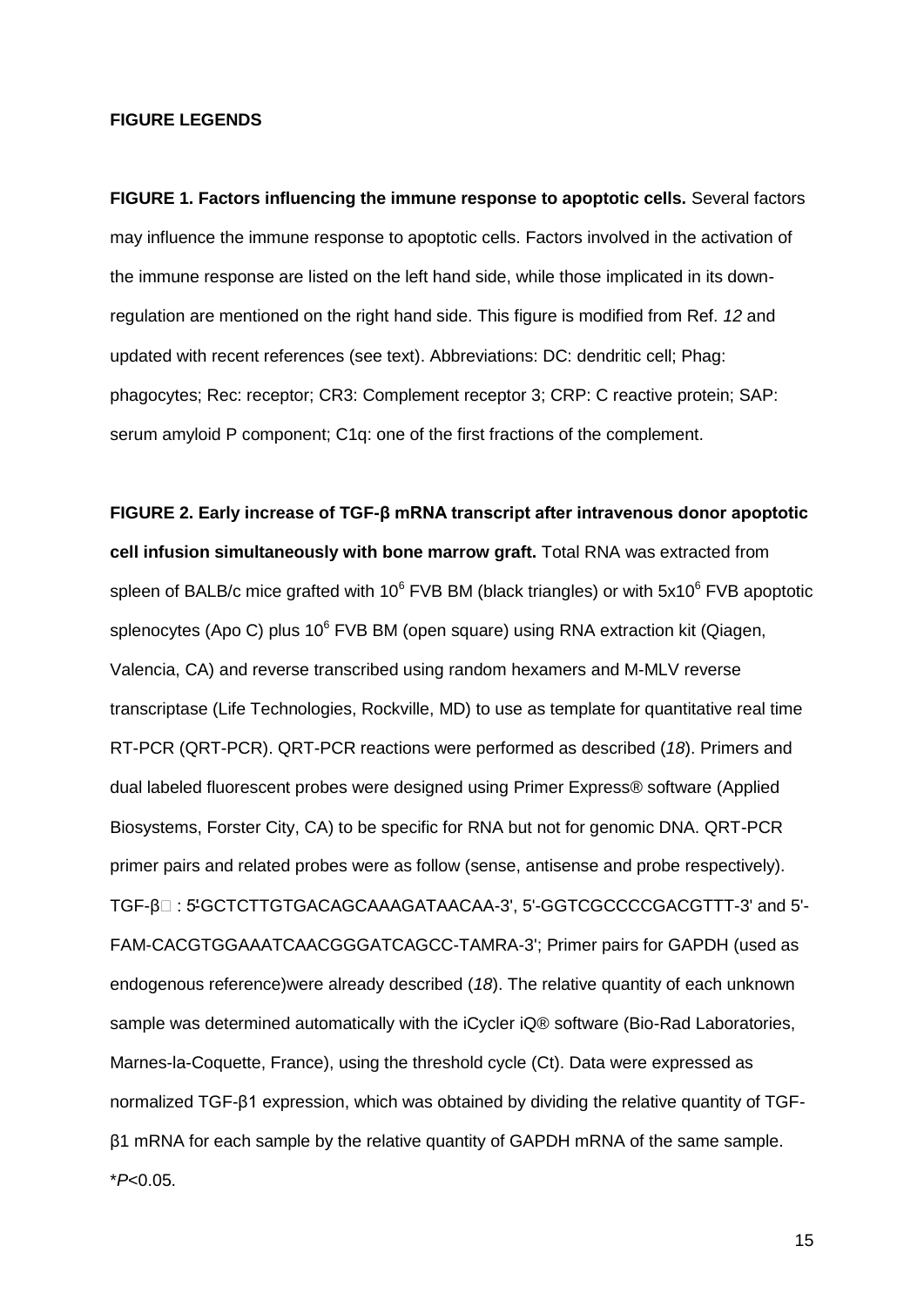# **Figure 1**